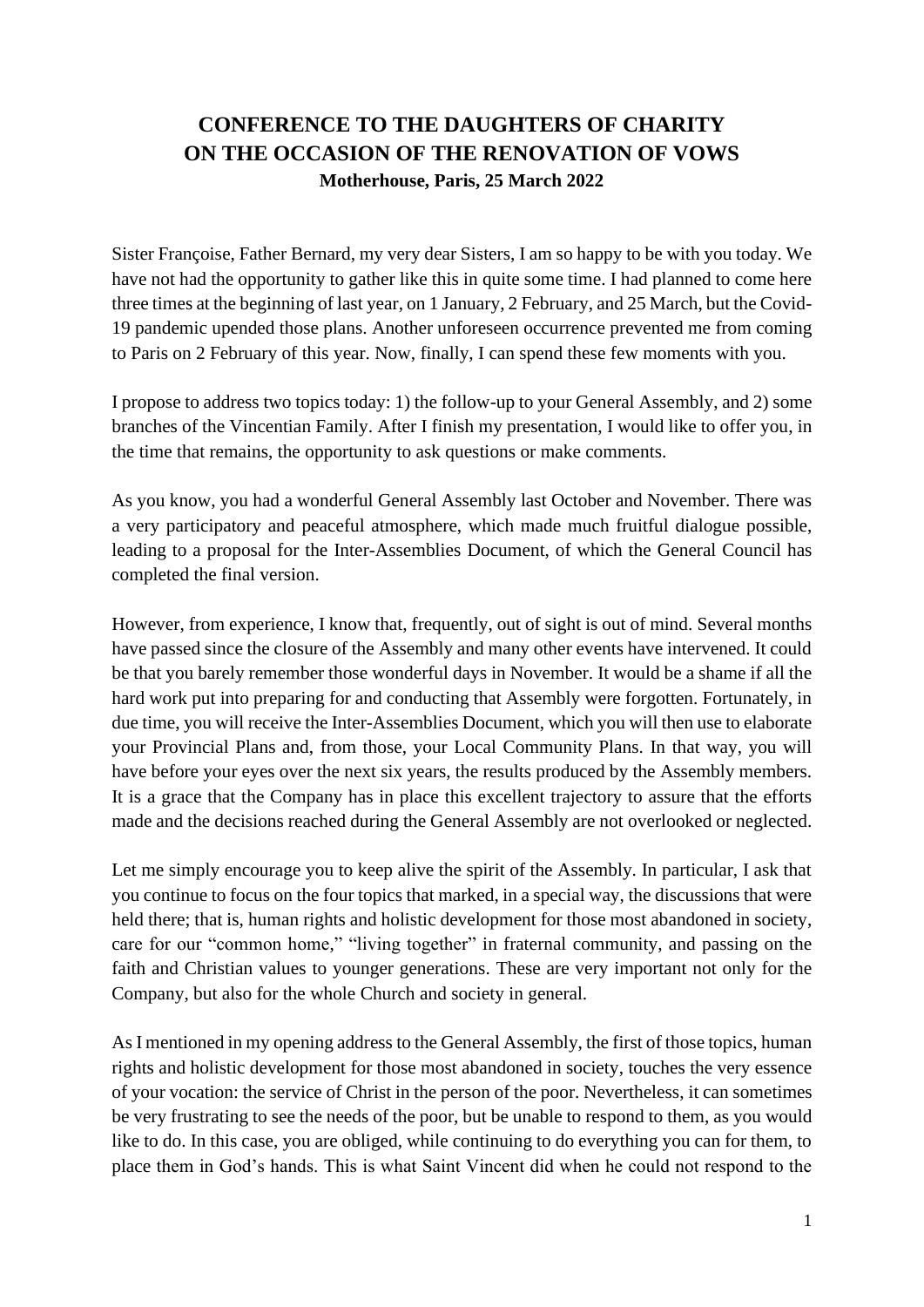sufferings of the galley slaves, as he wanted to do. "I can only be deeply grieved by the intense sufferings of the poor slaves and by my inability to procure some relief for them; may it please God to have pity on them!"<sup>1</sup>

In spite of your inability, at times, to relieve the suffering of the less fortunate, you must and do continue striving to help them find a way out of their conditions of poverty. The systemicchange method is a marvelous tool for doing this. In using it, you teach those who are poor how to help themselves, how to address their own needs, where to seek assistance. More importantly, you instruct them in the best ways to stand up for their rights and seek justice in response to their needs and circumstances.

Care for our "common home" is a theme so dear to the heart of the Holy Father that five years after devoting his first encyclical, *Laudato si'*, to it, he proposed a seven-year action platform to address integral ecology. The care of creation comes under the Dicastery for Promoting Integral Human Development, but the action platform has its own website [\(https://laudatosiactionplatform.org/\)](https://laudatosiactionplatform.org/), which provides resources to communities and individuals to participate in integral ecology.

As we all know, there is no dearth of problems on our planet. In addition to climate change, we can cite war, poverty, racism, inequality, injustice, and many more. It would be difficult to single out one of those as the most critical problem. However, it has been said that climate change is it, because it affects all living creatures and, if it is not sufficiently addressed, and on a global scale, within this decade, we may reach a point of no return. That is why care for our common home and integral ecology must be tackled in the here and now. We must not forget either that climate change affects the poor and vulnerable of our brothers and sisters more than those who are well to do. As servants of the poor, therefore, you surely will want to care for our common home, because, in doing so, you also are caring for the least fortunate in society.

The members of the General Assembly also discussed the theme of "living together" in fraternal community. We all are aware of what a challenge this can be. It is said that you can choose your friends, but not your relatives. Those of us who live in community cannot choose our companions either. Thus, we can end up with a mix of personalities and cultures in any given house. Whenever a new person is added or removed from that house, the situation changes. It takes time to build relationships and become a united local community. Saint Louise and Saint Vincent had a suggestion for making that possible. At a Council Meeting in 1647, Saint Louise asked Saint Vincent,

*"Father, there's something to be said now about the way our Sisters should act when they're together. Wouldn't Your Charity consider it advisable for them to* 

<sup>1</sup> *Vincent de Paul, Correspondence, Conferences, Documents*, translated and edited by Jacqueline Kilar, DC; and Marie Poole, DC; et al; annotated by John W. Carven, CM; New City Press, Brooklyn and Hyde Park, 1985-2014; volume VII, p. 523; letter 2819 to Jean Le Vacher, Consul in Tunis, 18 April 1659. Future references to this work will be indicated using the initials *CCD*, followed by the volume number, then the page number, for example, *CCD* VII, 523.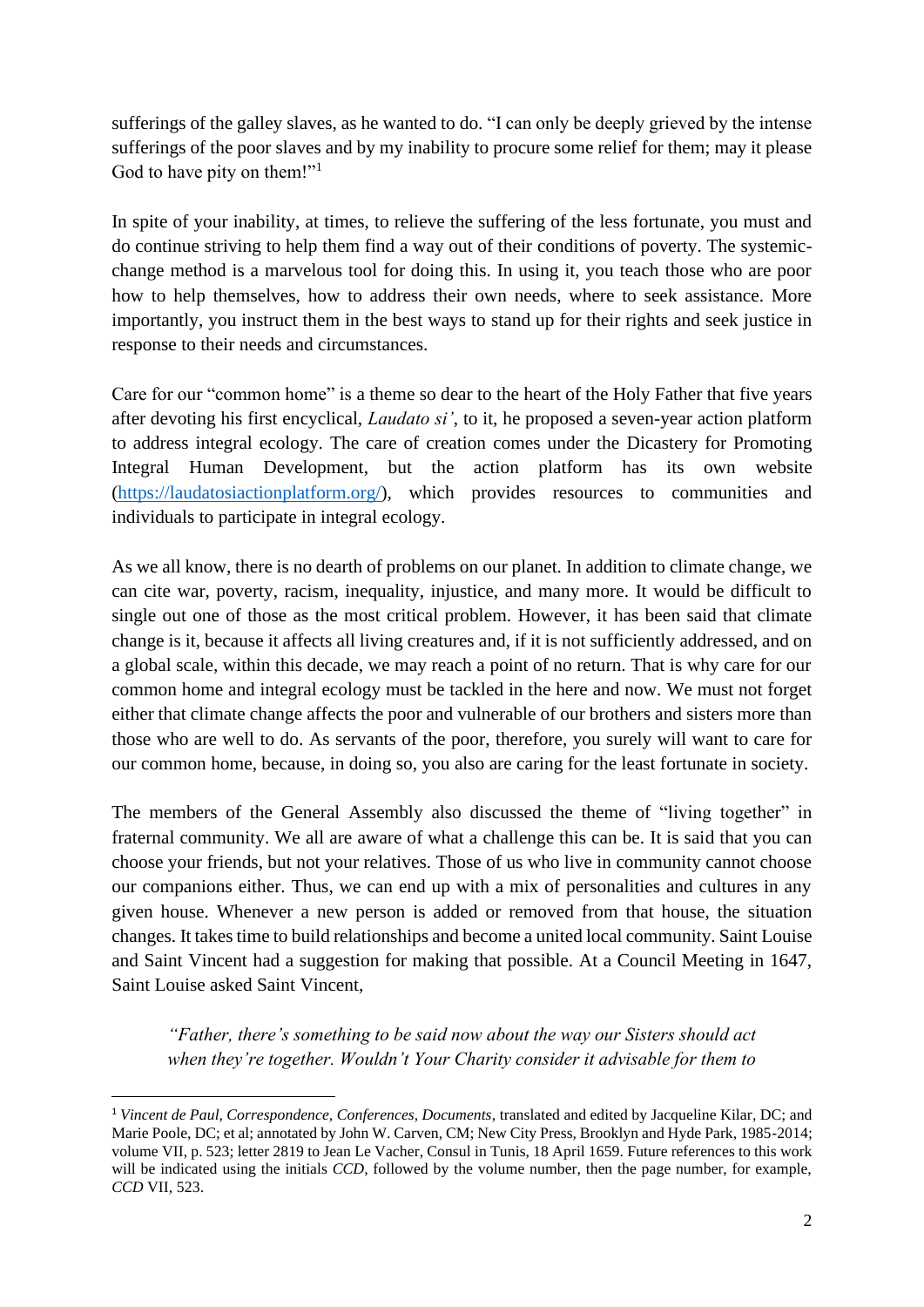*spend some time together each day-half an hour or so to share with one another what they've done and the problems they've encountered, and to talk over what they'll have to do?"*

He replied,

*"O mon Dieu! yes! …, that's a real need: close communication with one another; sharing everything. Nothing is more necessary. It unites hearts, and God blesses the advice received, with the result that things go better. Every day at recreation you can say, 'How did things go with you, Sister? Such and such happened to me today; what do you think about it?' You can't imagine what pleasant conversation this makes. When, on the contrary, each one does her own thing, saying nothing about it, that's intolerable …. So, Sister, that's a real need: nothing should happen, nothing should be done or said, unless each of you knows it. You must have this mutuality."<sup>2</sup>*

For her part, Louise also had a suggestion that would help to promote harmony in a local community. In 1652, the first group of Sisters were established in Poland. Three years later, another three were sent to join them. Louise reminded the former that,

*My dear Sisters, you have always assured me that although you are three persons, you are but one in heart; in the name of the most Holy Trinity that you have so honored and must continue to honor, I beg you to open wide this heart to allow our three sisters to enter into this cordial union so that the last three arrivals will be indistinguishable from those who arrived first. I assure you that they are coming with these dispositions and with the sole desire of pleasing God. They are all without any attachment to their own satisfaction, just as you are, my dear Sisters. This does not mean that nature does not at times provide even the most perfect with occasions for struggle, but you realize that this is to test the fidelity of souls desirous of belonging completely to God. Do not be surprised then, my dear Sisters, when such a thing happens; rather this is a time when our souls must be moved, despite the weakness of our nature, to practice heroic virtue by spontaneous acts of humility and gentleness of heart and to prove that we desire to be truly Christian. Thus we will honor Jesus Christ by practicing the virtues which He, Himself, in His holy humanity, taught us. May I ask something of you, my dear Sisters, which seems very necessary to me? It is that you never speak Polish among yourselves without letting our sisters know what you are saying. This will help them to learn the language more quickly and will prevent other problems which could arise if you acted* 

*otherwise.<sup>3</sup>*

<sup>2</sup> *CCD* XIIIb, 281; document 160, Council of 20 June 1647.

<sup>3</sup> *Spiritual Writings of Louise de Marillac, Correspondence and Thoughts*. Edited and Translated from the French by Louise Sullivan, DC; New City Press, Brooklyn, 1991, p. 478; letter 447 to Sisters Marguerite, Madeleine, and Francoise, Warsaw, 19 August 1655.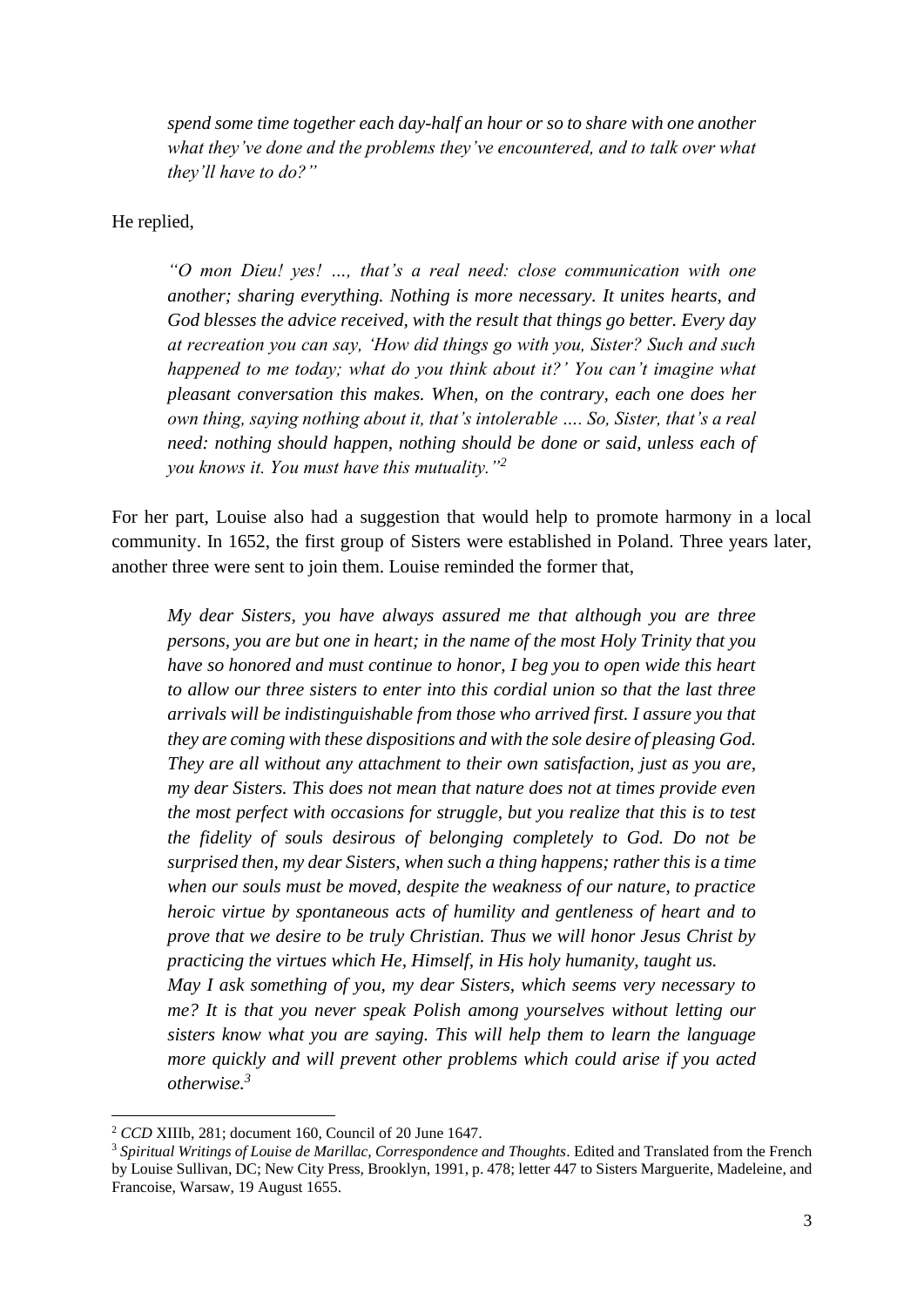Those of you who live here in the Motherhouse or on a foreign mission might do well to heed Louise's advice about the use of another language. However, for the majority of Daughters of Charity, the use of different languages does not exist. Nevertheless, Saint Louise surely would want you to extend her thinking to other circumstances, such as, adapting to a companion's moods, demands, habits, etc. We sometimes have to make heroic efforts to "live together" peacefully. This requires much patience, humility, and charity.

The fourth theme that was an object of much discussion at the General Assembly was passing on the faith and Christian values to younger generations. We know well that, since the pontificate of Saint John Paul II, the Church has made considerable strides in reaching out to the young. The biennial World Youth Days are a testimony to that. While these are held on a universal level every two years, countries are encouraged to host their own such gathering in the intervening years. I am sure that some of you have accompanied groups of young people to these events and know how much they arouse the participants' energy and enthusiasm.

Nevertheless, as enjoyable and enriching as World Youth Days are, young people need more sustained accompaniment in order to grow in their faith. They need regular moments of prayer, including times of silence before the Blessed Sacrament, *Lectio Divina*, reciting the Liturgy of the Hours or the rosary together, and frequent participation in the Eucharist and the Sacrament of Reconciliation. These may come natural to those who are from a family with a strong religious background. However, many others are "on their own" when it comes to prayer and worship. Therefore, they will depend on people like you to lead and guide them.

Those of you who are involved in direct service of young people, especially teachers, will have many opportunities to be present to them, responding to their questions, and challenging them to live their faith in service to others. Those who have little or no contact with youth will have to make efforts to reach out to them. Fortunately, our Vincentian Family has several wonderful associations that can help in this regard.

This leads to my second concern dealing with the Vincentian Family. As many of you know, I am sure, the Superior General serves as Director General of three of the lay branches: the Association of the Miraculous Medal (AMM), the Vincentian Marian Youth (VMY), and the Lay Vincentian Missionaries (MISEVI).

The Association of the Miraculous Medal has thousands, perhaps millions, of members throughout the world. Its focus is prayer and the promotion of devotion to Our Lady through the Miraculous Medal. It is a public association of the faithful, composed of laity, clergy, and members of institutes of consecrated life and societies of apostolic life who wear the Miraculous Medal and honor it with a Christian and apostolic life, each member doing so according to his/her state of life. Working together, they seek to foster a better life in communion with others, and accomplish apostolic activities through spreading the 1830 message of the Blessed Virgin to Saint Catherine Labouré. Anyone can belong to this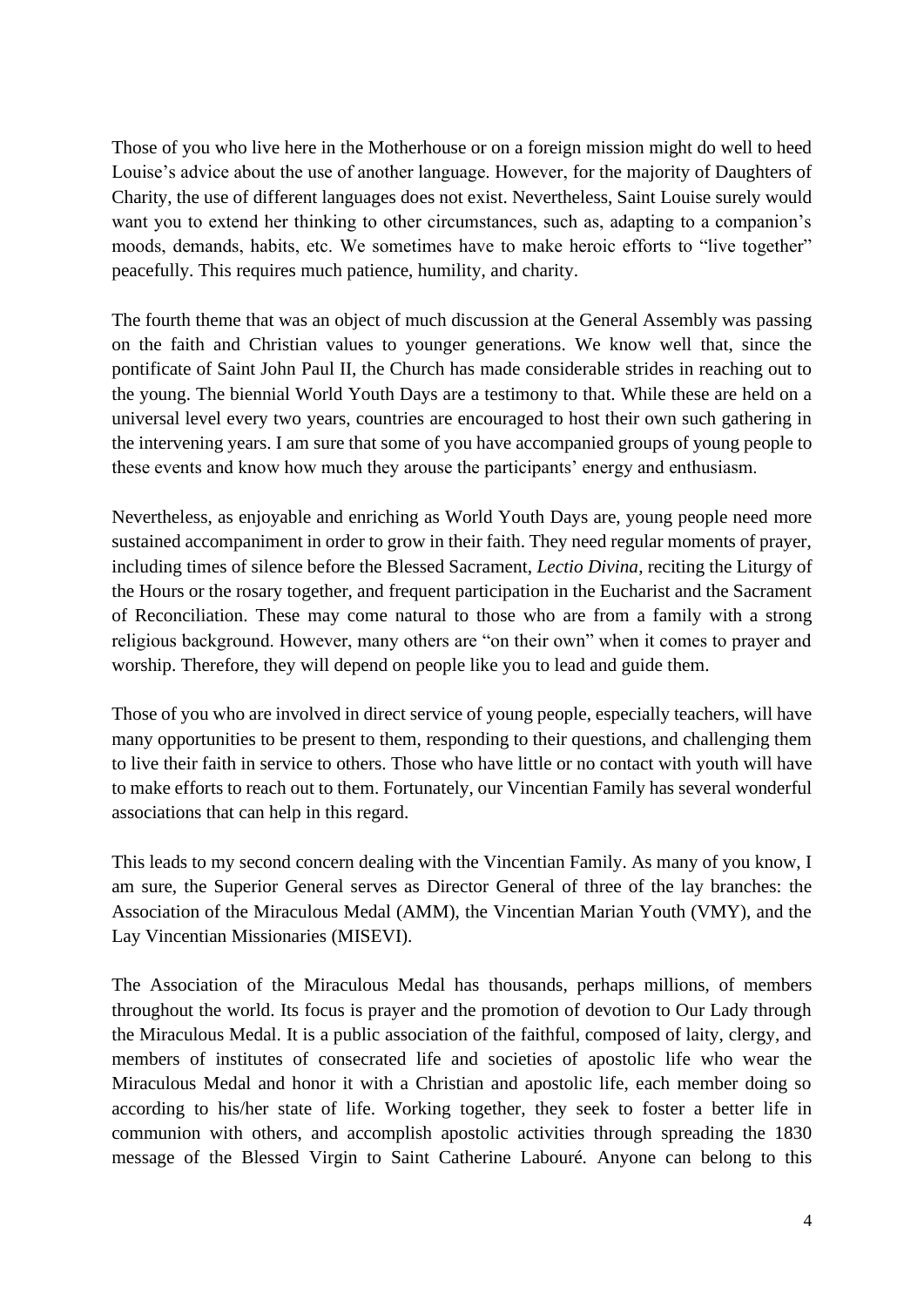Association. It is primarily a prayer association, but also encourages some assistance to or service of the less fortunate.

Like the Association of the Miraculous Medal, the Vincentian Marian Youth grew out of the apparitions to Saint Catherine Labouré here at the Rue du Bac in 1830. Its first name was Children of Mary and, of course, it continues to retain the Marian aspect. The members are young people. The association seeks to form them to live a solid faith, following Jesus Christ; to live and pray like Mary in simplicity and humility assuming the spirituality of the Magnificat; to foster, animate, and maintain the missionary spirit; and to prepare them individually and communally to collaborate in the Church and society with other pastoral workers.

The members of VMY carry out different apostolic activities from their own centers and in coordination with parishes or other branches of the Vincentian Family. Among these are:

a) Socio-charitable service: collaboration and support in the social work of the Daughters of Charity, regular visits to the sick and the poor in their respective homes, work in the marginalized and rural areas with disadvantaged groups (children, young people with adaptation concerns, women and immigrants, etc.).

b) Evangelization: support in parish catechism (for children, young people, and adults), activities for the evangelization of young people (workshops, gatherings, etc.), support in the popular missions organized by the Congregation of the Mission.

As is obvious, this association is excellent for involving young people in faith and service. It has thousands of members in approximately half the world's countries and has National Statutes in many of those. The headquarters of its International Secretariat just moved from Madrid to Manila. In both those cities, it has been able to count on the support and assistance of the Daughters of Charity and the members of the Congregation of the Mission.

The Lay Vincentian Missionaries are of more recent origin. They respond to the appeal of Vatican II that reminds us that, by the nature of our baptism, we are all called to holiness and mission. Growing primarily out of the Vincentian Marian Youth, in the beginning their principal goal was the missions *Ad Gentes*. Now, however, MISEVI embraces both local and foreign missions. This association is growing, but remains much smaller than the two previously mentioned.

Hundreds of MISEVI members are working in short-term or long-term missions. Some go to any part of the world and some share the Gospel in their home countries. They are involved in such activities as: evangelization, teaching and literacy programs, programs for refugees and the homeless, programs for those with disabilities and special needs, health care, special programs for literacy and empowerment of women, listening centers for victims of alcohol and violence, child care, youth ministries in dioceses with the local Church, formation of pastoral groups, visits to jails and prisons, etc.